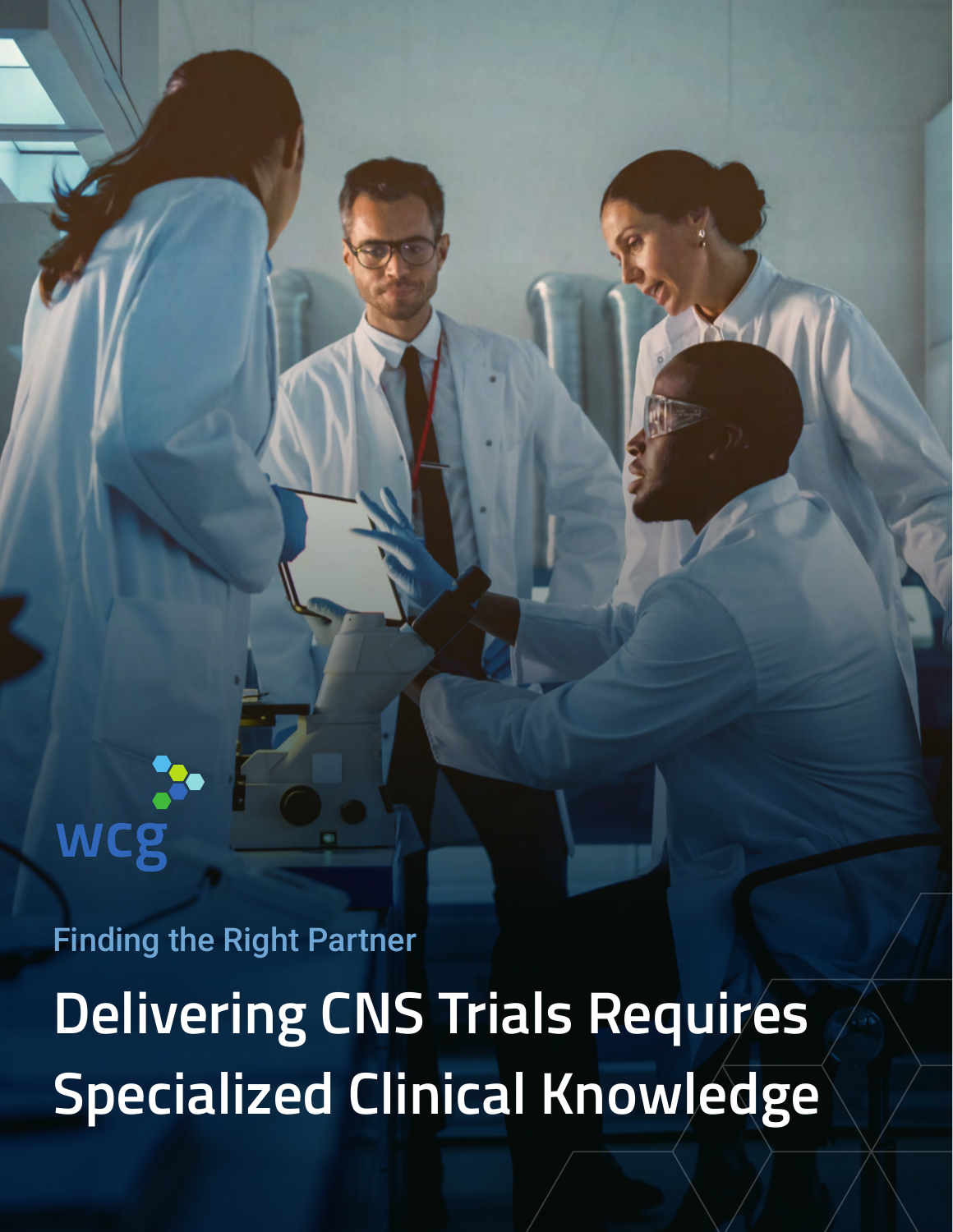e need to improve the conduct of CNS trials. The failure rate of CNS drugs in phase 2 and 3 clinical trials is around 85%, second only to oncology.<sup>1</sup> Because of this failure rate, many large W pharmaceutical companies are exiting the space. At the same time, the need for CNS therapies has never been more acute and there is a pressing need for both disease modifying and symptomatic treatments.

Estimates vary, but we know that over 10 million people live with Parkinson's disease globally. In the US alone at least 5.5 million people live with Alzheimer's disease. Anxiety disorders, the most common psychiatric disorder in the US, affect around 40 million adults each year. These are just three of many examples.

To meet this growing demand for treatments, we must carefully evaluate the areas most often associated with trial execution that lead to poor outcomes. Avoidable trial failure not only deprives patients of a new treatment they desperately need, it also compounds the cost of the failed trial, the cost of all prior trials and the lost opportunity cost of not pursuing viable alternatives.2 These costs of failure become particularly acute for smaller sponsors who may lack the financial safety net to survive this failure.

### TO IMPROVE TRIAL DESIGN, ACCOUNT FOR SUBJECTIVITY

Poor study design is the number one reason for trial failure.² We know trial design and endpoint

protection are crucial choices that directly impact success, and both present challenges for CNS trials.

The endpoints in CNS trials are usually subjective. We rely on the reporting of symptoms by the trial participant and on observational reporting by the clinical investigator. In some diseases, such as Alzheimer's and pediatric illnesses, we also rely heavily on the caregiver for their assessment of how the trial participant is thinking, feeling and acting.

Endpoint protection is a crucial part of study design, and WCG MedAvante-ProPhase (MAPP) is a specialized provider who can provide trial design advice and then support assessment of your trial endpoints in a way that eliminates bias and variability that can lead to erroneous conclusions.

In 2009, Acadia conducted a trial in Parkinson's disease psychosis using MAPP central raters in the USA for the SAPS-PD scale but used site raters ex-USA. *The results are shown in the left-hand column on the following page*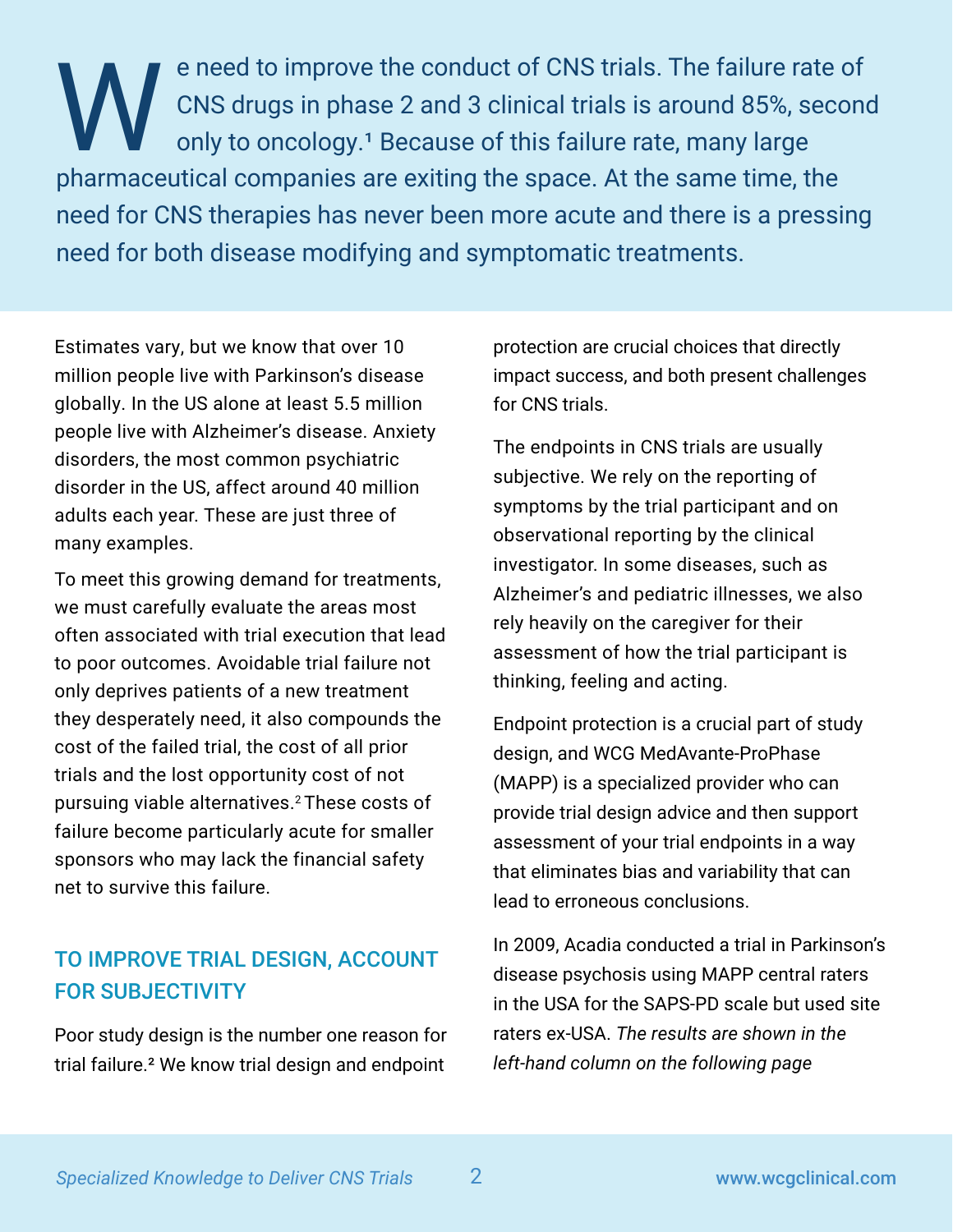The USA MAPP central raters found statistically significant separation for the 40 mg dose at week two and a trend towards significance at week 6, but the ex-USA site raters found no separation at any dose.<sup>3</sup>



MAPP central raters globally for its phase 3 trial and they saw strongly positive efficacy signals across multiple measures – most importantly, primary endpoints and prospectively defined secondary endpoints. Thus, they eliminated a potential false negative and showed separation of test drug and placebo. *The results are shown to the top right.*

Based on these compelling results, FDA cancelled the need for a confirmatory phase 3 trial and fast-tracked the submission based on the robust centrally rated results.



Placebo response represents another issue in CNS trial design. The presentation of a strong placebo response—subjects who psychologically believe they are receiving benefits from the investigational drug even though they are unknowingly assigned to the trial's placebo arm—can adversely affect results. Placebo response in CNS trials appears to be increasing over time.<sup>1</sup>

"The placebo response is more a problem in clinical [trials] with subjective endpoints rather than objective endpoints," explains Nathaniel Katz, Adjunct Associate Professor of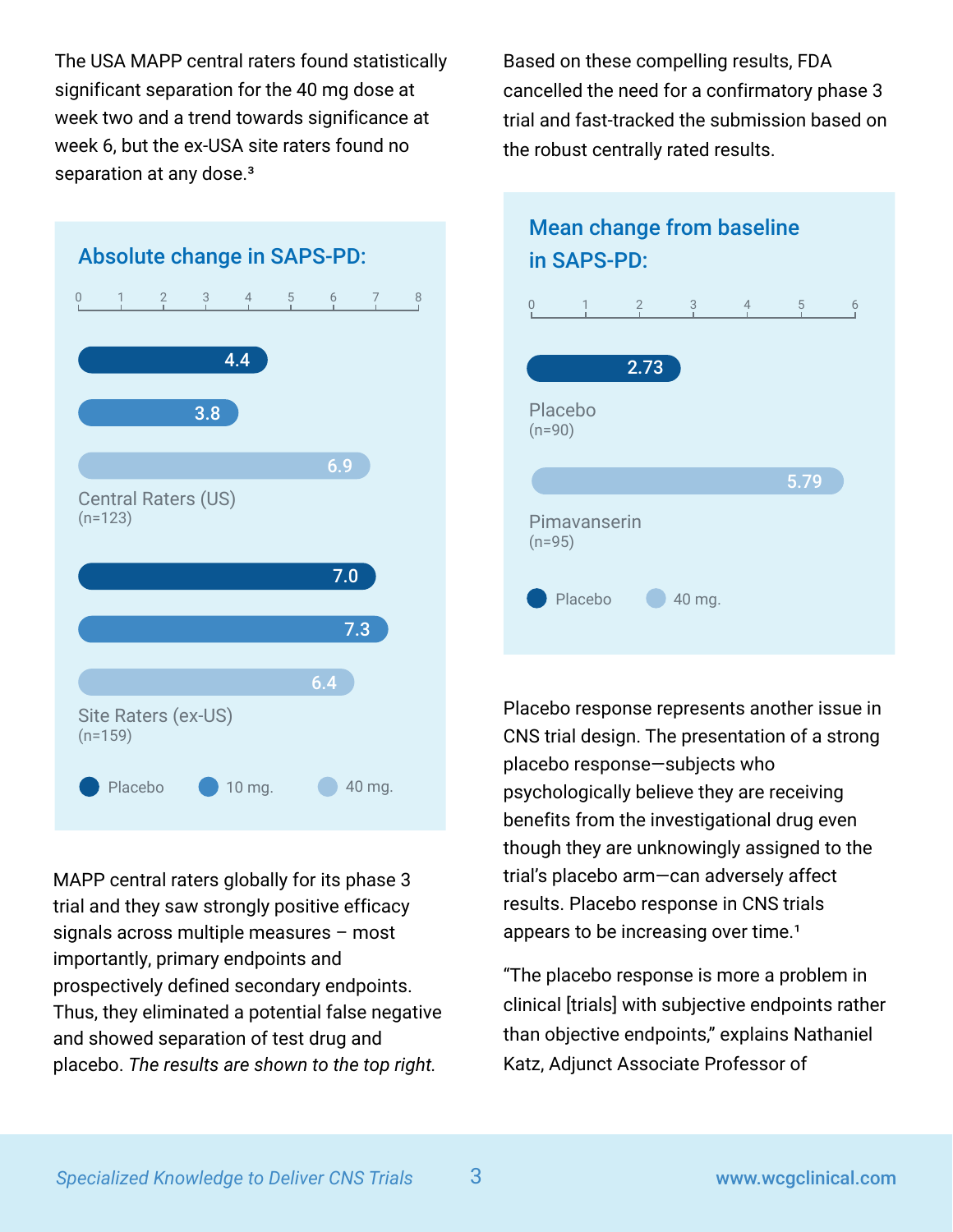Anesthesia, Tufts University School of Medicine, and founder of WCG's Analgesic Solutions<sup>1</sup>.

At WCG, we spearheaded training for trial participants that educates them how to self-report the relevant symptoms in a consistent way. Katz pioneered such training courses, and they have been used to train more than 50,000 trial participants. In this way, we minimize placebo response and increase the likelihood of an accurate trial outcome.

#### SITE SELECTION: A DELICATE BALANCE

Ineffective site selection is the second contributor to trial failure,<sup>2</sup> and again, CNS trials face unique challenges. Sponsors need to achieve a balance between sites that have extensive CNS trial experience and those who have less experience. Extensive trial experience may be an indicator for success but has the risk of competitive trials and trial participants who may have participated in multiple trials ("professional patients") or may even be participating in multiple trials ("trial shopping"). Less experienced sites may need more support but have untapped patient pools and fewer competitive studies.

To find the sites that fit the development sponsor's needs, we tap into the WCG Knowledge Base® with over 180,000 global investigators; this database contains proprietary information on over 93% of industry-sponsored studies, benchmarks and competitive performance data, as well as subscription and open-source data. We can

also access our database of almost 3,000 US hospitals and independent sites that perform research - sites with whom we have close relationships.

To demonstrate how WCG can enhance study enrollment through evidence-based site identification, we conducted a retrospective analysis of a completed phase II trial for major depressive disorder. In this US study of 250 participants, actual enrollment was 0.76 participants per site per month and took 13.24 months to complete using 25 sites. When we analyzed these sites, 28% were historically low performers based on being in the lowest two quartiles for performance (quartiles 3 and 4). *The site distribution that the sponsor used is shown in the figure below.*

Distribution of sites used by the sponsor in this Major Depressive Disorder trial:

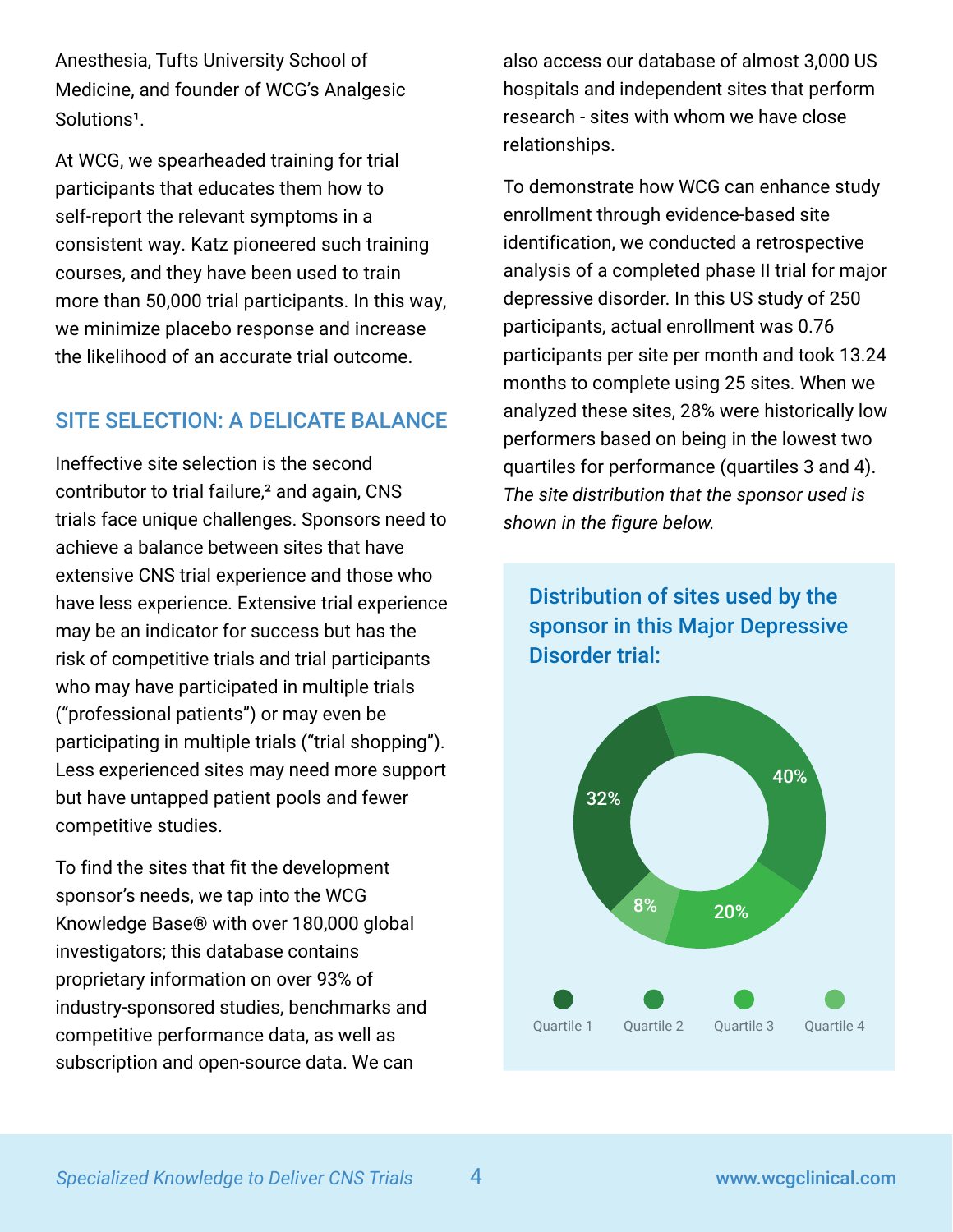Based on historical performance from the WCG Knowledge Base® we identified the top 25-enrolling sites. Using only 18 of those sites, enrollment would have been completed in the same period of 13.24 months because they would have accrued at 1.32 patients per site per month. Reducing the number of sites to 18 would have resulted in cost savings of around \$400,000 (\$50,000 per site initiated). Alternatively, the sponsor could have utilized 25 top performing sites and reduced the enrollment period.

With WCG's proprietary tools, we can point sponsors to the sites most likely to succeed.

We provide data to ensure that the sponsor can make the best site selection decisions, including:

- Data on sites presented by quartile, based on past trial performance, which allows the sponsor to see which sites are the most likely and least likely to perform.
- Intelligence about competitor studies at the sites which enables a sponsor to make an informed decision about the likely competitive situation.

We can personally introduce sponsors to sites that have clear potential to enroll and are looking to expand their trial footprint. WCG's dedicated site identification and feasibility team provides the expert guidance and hands-on support companies need to find these sites. Our experts interpret the data and customize it to each sponsor's specific needs, accelerating the study startup process and maximizing the likelihood of success.

#### CNS TRIAL COMPLEXITY PUTS UNDUE PRESSURE ON SITES AND PARTICIPANTS

Poor recruitment, the third leading cause for trial failure,² also presents special challenges for CNS trials. "For Alzheimer's disease studies alone, there might be more than a dozen different technology platforms that investigators and staff would be asked to use for one study," the President of Independent Sites at WCG Clinical, told CenterWatch.<sup>1</sup> Because of the stringent protocol criteria "it's become impossible to find those patients."

In the face of this complexity, as well as growing internal and external site pressures, how can we help sites to manage our CNS studies and the CNS trial participants who may need more assistance than other groups to navigate the trial?

WCG ThreeWire, with global reach, provides experienced clinical research coordinators (CRCs) to augment site staff and provide dedicated focus on a single sponsor's clinical trial. This resonates especially well at busy sites where there are many trials competing for site staff time or at less experienced sites who need more support in navigating clinical trials processes. Additionally, these CRCs can focus on assisting trial participants to navigate the often complex pathway through the trial. This support is fully customized to the needs of each individual site and the needs of the trial.

CNS trial participants and their caregivers need exceptional support to enter and remain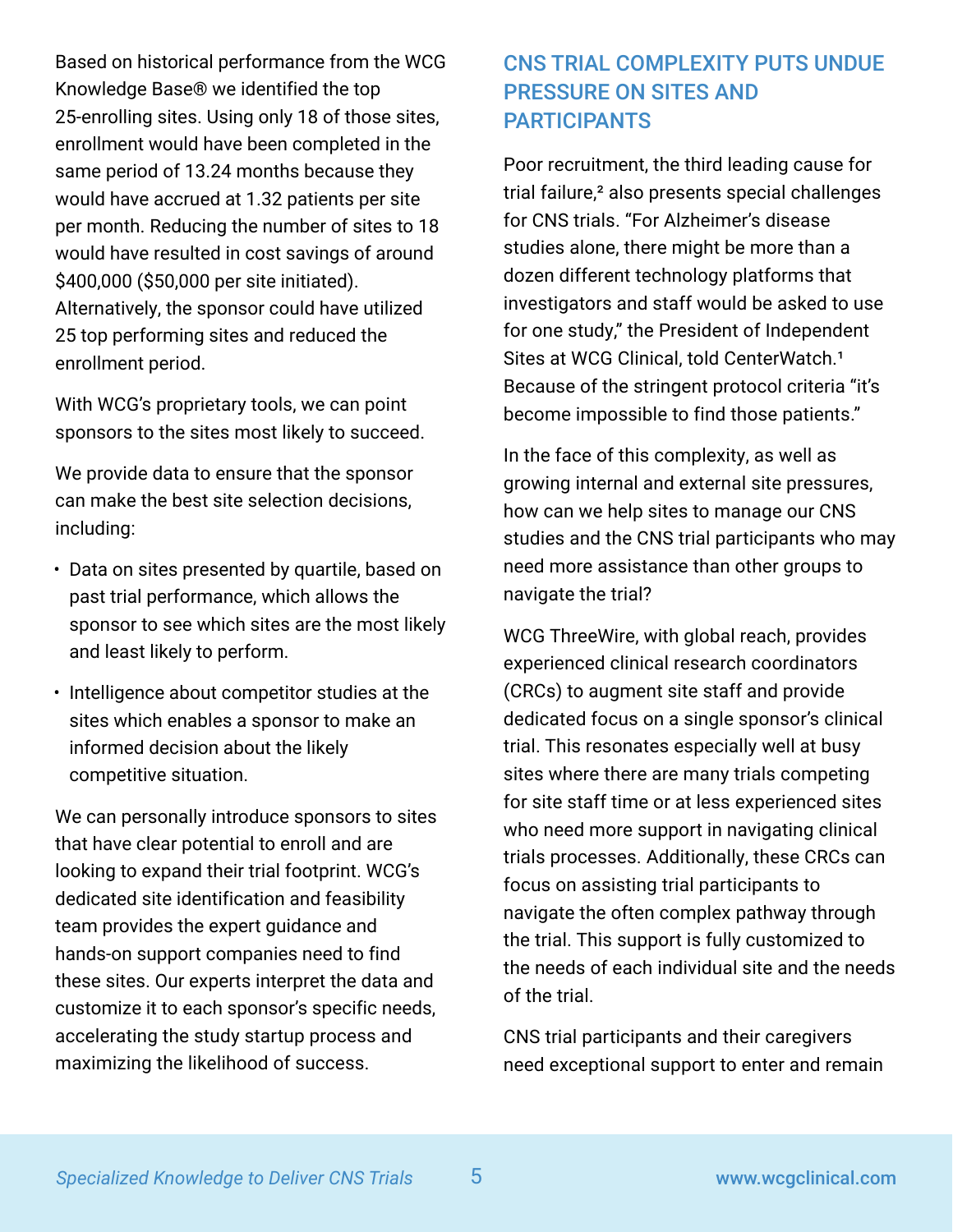

in clinical trials. WCG ThreeWire site augmentation services offer participants a personalized experience and can be on hand to walk them through the trial processes and procedures, as well as supporting all recruitment activities.

In pediatric studies and other studies with a caregiver, retention truly starts with recruitment and our experience shows that parent/caregiver inclusion in every aspect of the process is key. If the participants and caregiver are not recruited correctly, then the rest of the downstream process is flawed, and the trial will not recruit successfully. This is exemplified by the amount of time that, in this case, the CRCs spent on chart review and

physician referral outreach and communication, to find the best fit trial participants with caregivers who were willing and able to return for study visits and provide reliable feedback.

Clinical trial sites are under increasing pressures. In quarter 1 of 2021 the rate of trial starts rose with over 300 phase 1-3 trials started in March, exceeding pre-COVID-19 pandemic levels. Yet the number of available sites continues to decline. This increased work volume comes at a time when sites have lost staff and have not been able to replace them. All biopharma companies doing clinical research are affected by this, but the impact on smaller sponsors is greatest as they struggle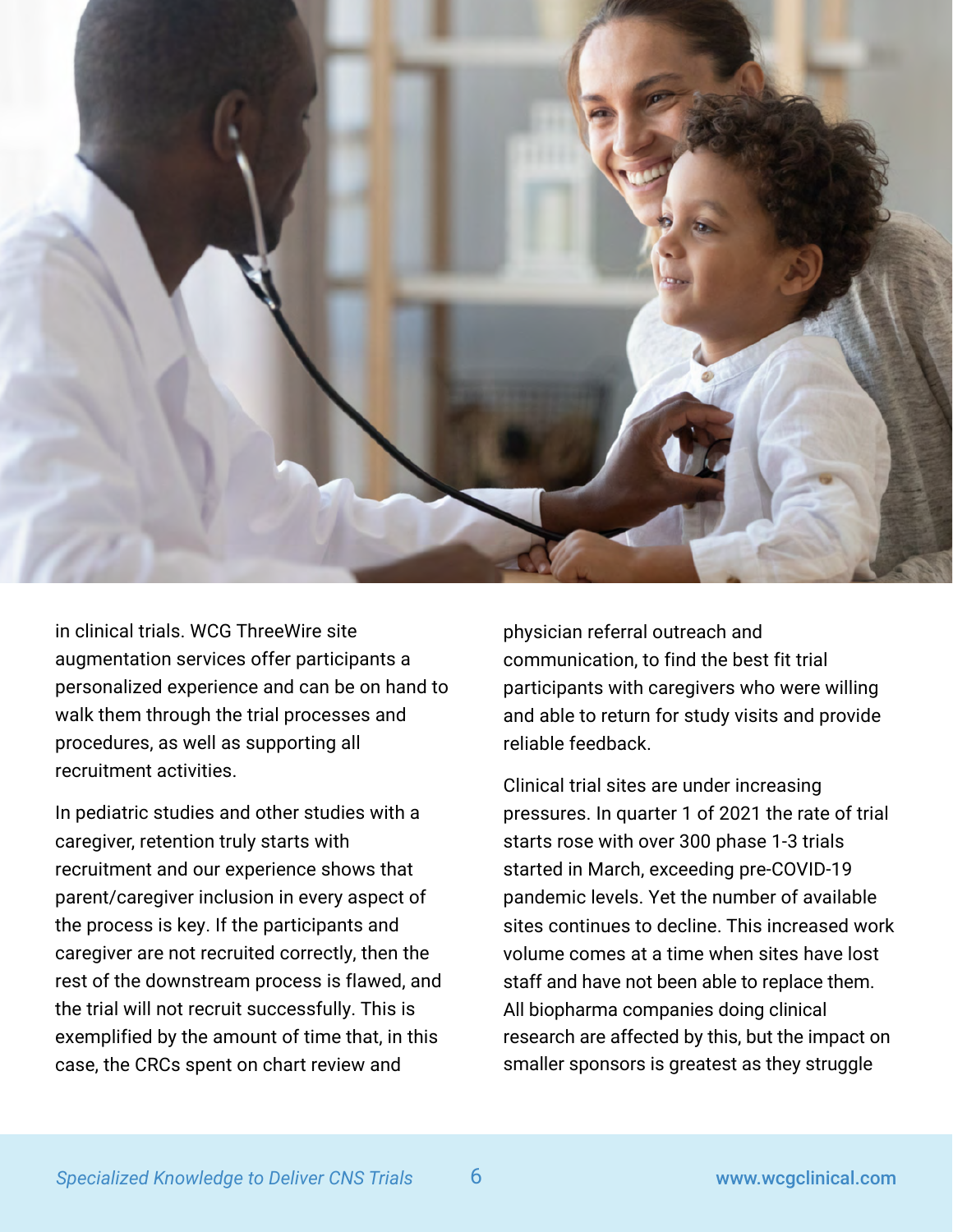most to ensure that their trials receive the attention they deserve and need. Site augmentation support by WCG ThreeWire CRCs has been shown to effectively ameliorate these issues.

Another recruitment-related challenge is related to genetics. As the number of personalized medicine trials in the CNS area grows, so does the need for patients with specific genetic mutations. WCG, in partnership with InformedDNA offers genetic support services for those trials.

InformedDNA provides expert genetic advice throughout the trial process and through registration, as well as support for trial participants and family members. Hereditary conditions often affect entire families. In an autosomal dominant condition, any sibling, parent, or child of an individual with this disease has a 50% chance of sharing the genetic mutation. Family member outreach with cascade testing is a highly efficient method of identifying additional family members with the condition. Also, identifying at risk family members provides an opportunity for early detection and improved clinical outcomes.

For trials with a genetic component, InformedDNA can provide support from identifying those with the necessary genetic mutation through to referral to the clinical trial site, including counseling. *The process is shown below.*



# informedRECRUIT<sup>™</sup> Screening Process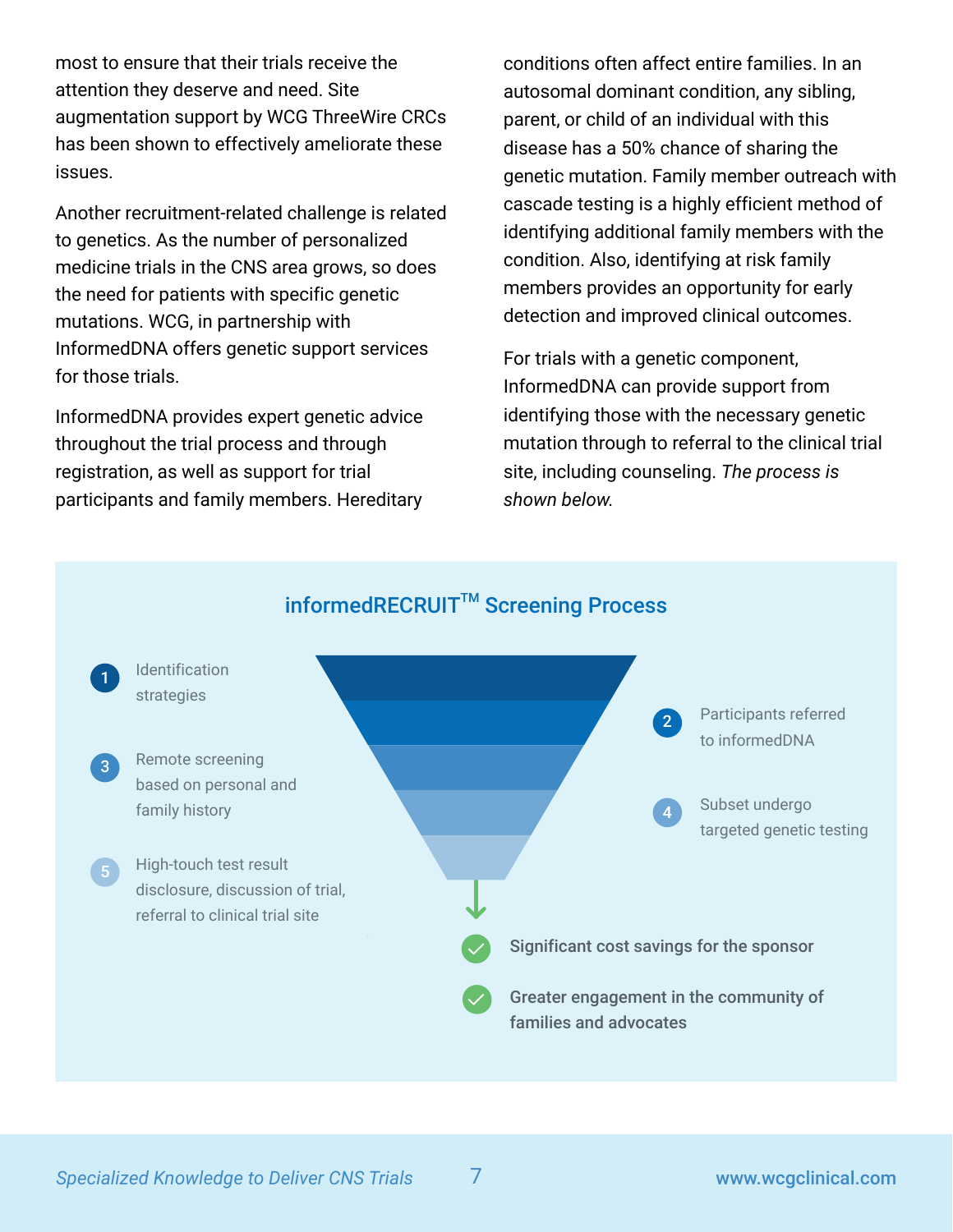## HELPING DESPERATELY NEEDED CNS DRUGS MAKE IT TO MARKET

CNS trials present specific needs and challenges, but with specialized expertise and support, sites and sponsors can overcome them to help ensure an optimal trial outcome.

The reliance on subjective endpoints poses a significant challenge. Using centralized rating for completion of scale assessments and training to mitigate placebo response can positively affect outcome. Site selection remains a balance between experience, competition, and site resources. Being able to access a large selection of sites, understand their prior experience and success in delivery, and know the competitive landscape at those sites, are key to making informed site selection decisions.

Furthermore, we need to help alleviate the burden on both sites and trial participants due to the complex nature of CNS trials. Sites find it increasingly difficult to keep up with the demands that sponsors place on them,

resulting in delays recruiting patients and processing trial data, as well as inadequate time to support participants, which hurts retention. Trials with a genetic testing component compound this situation. Augmenting site resources and the use of specialized genetic counseling support can overcome these obstacles.

Over the past decade, many larger pharmaceutical companies divested their CNS research because of the low rate of success in bringing those products to the market. It now falls to small and mid-size biopharma companies to fill this void, and we must do all we can to ensure that every CNS drug has the best opportunity the reveal its true therapeutic benefit.

> NEED SUPPORT FOR AN UPCOMING OR ONGOING CNS STUDY? [Speak to an expert](mailto:info@wcgclinical.com?cc=dtristao@wcgclinical.com&subject=Emerging%20Biopharma%20Clinical%20Trial%20Solutions%20Inquiry)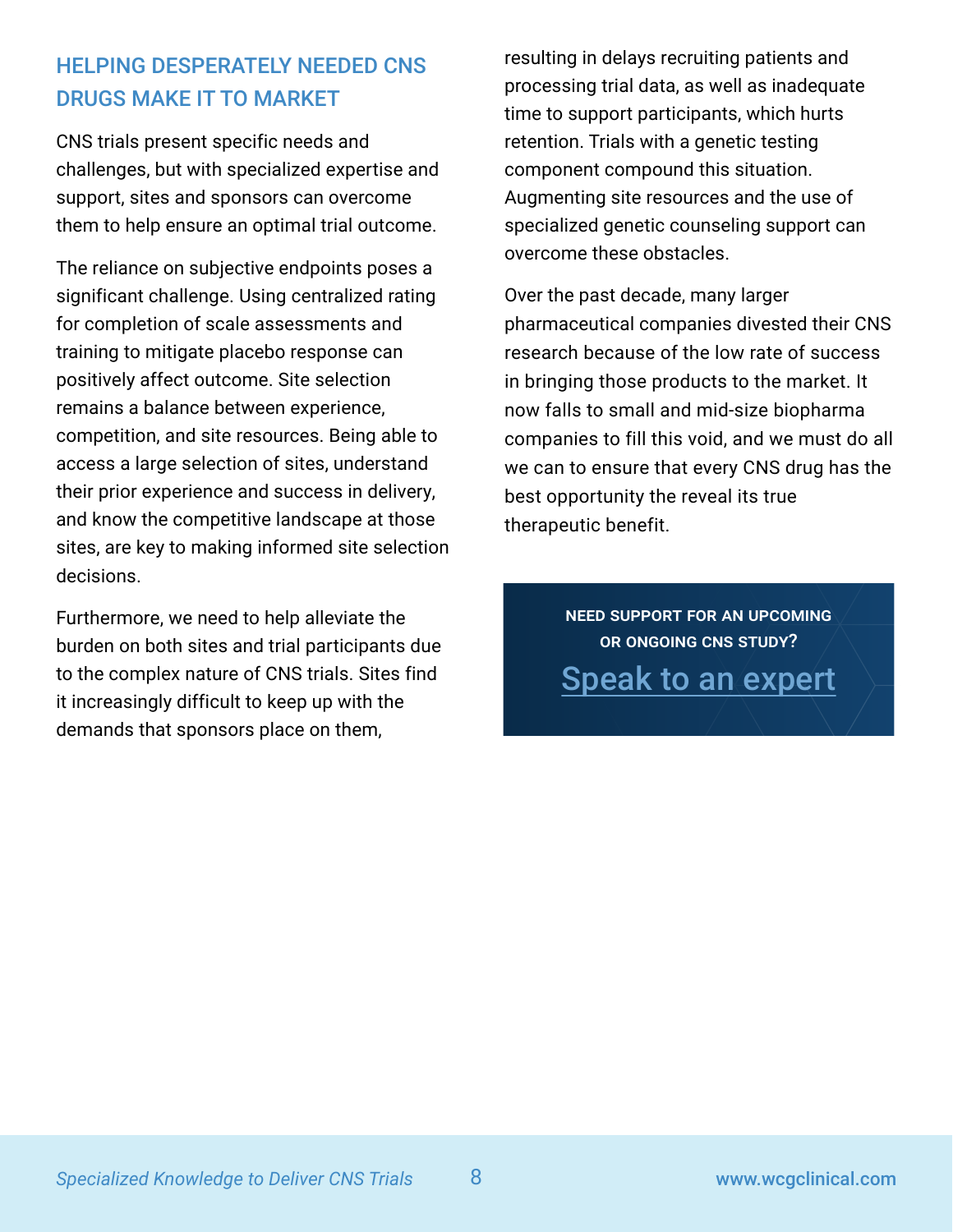#### **REFERENCES**

<sup>1.</sup> Salzman, S. CNS Trial Failures Problematic but Fixable, Experts Agree. The CenterWatch Monthly Vol 26 issue 06.

<sup>2</sup> Fogel, DB. Factors associated with clinical trials that fail and opportunities for improving the likelihood of success: A review. Contemporary Clinical Trials Communications 11 (2018) 156-164.

3. Friedman, JH (2009). Pimavanserin Phase III PDP Results ACP-103-012. Presented at AAN 2010 Conference, Toronto, Canada.